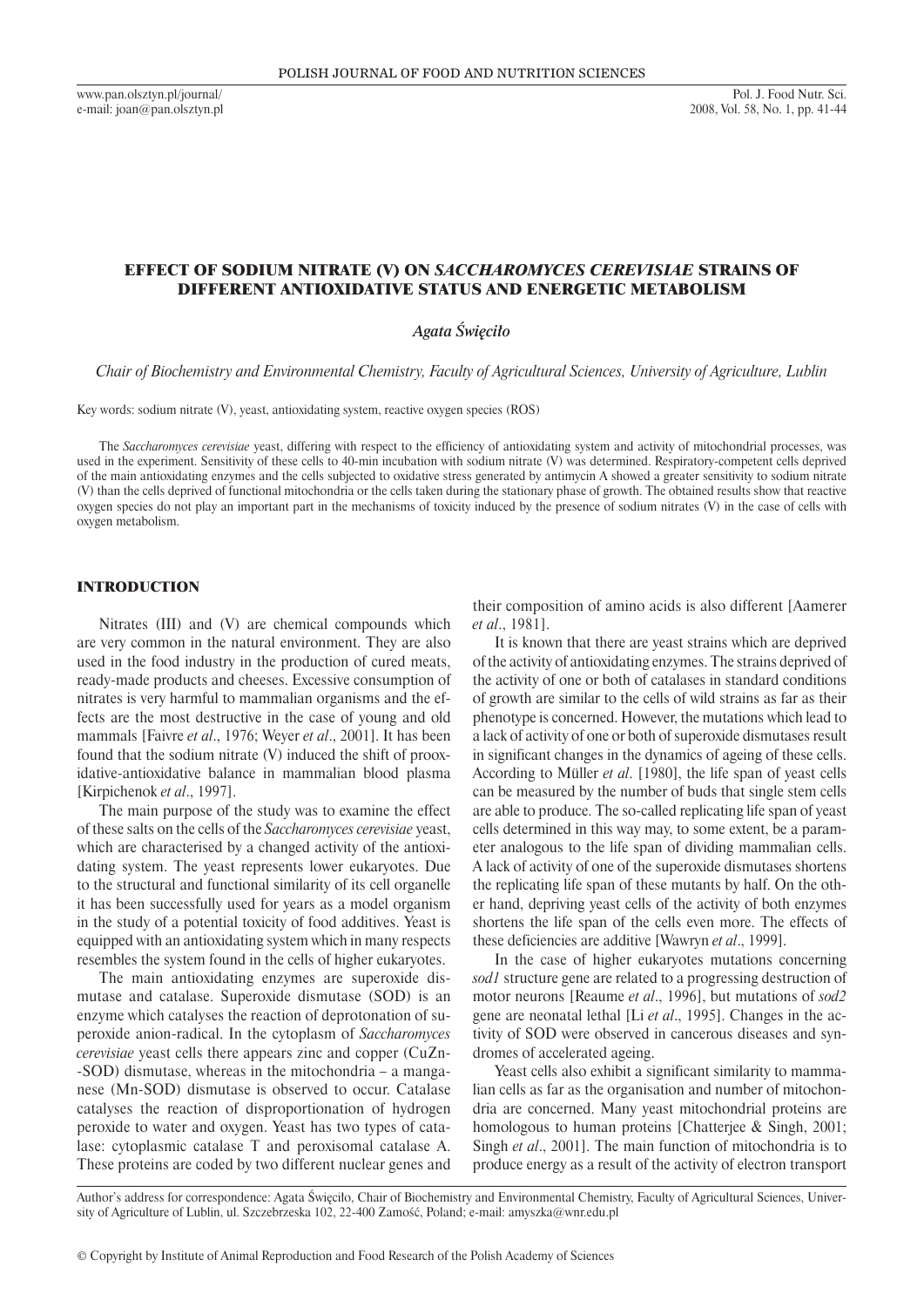chain associated with oxidative phosphorylation. Reduced activity of mitochondria caused by the accumulation of oxidative damage in mitochondrial DNA may lead to the appearance of diseases and ailments typical of old age [Simic, 1992]. Total blocking of mitochondrial functions in mammalian cells usually leads to their death [Scheffler, 1999]. Yeast cells are able to function in such conditions only if the process of obtaining energy by fermentation is not disturbed [Shadel, 1999]. Mitochondrial mutants of yeast exhibiting big deletions constituting about 50-99% of mitochondrial DNA genome (mt DNA) or its total loss (the *rho*- and *rho*0 mutants) can be easily obtained in laboratory conditions. They constitute a good object to be used in the study of the role of oxygen metabolism in toxicity induced by environmental substances.

## MATERIALS AND METHODS

# Characteristics of *Saccharomyces cerevisiae* strains used in the experiment

The following strains were used in the study: SP-4 wildtype strain (*wt*) of genotype: Mat*α leu1 arg4* [Biliński *et al*., 1978]; A50DSCD1-9C5b, deprived of the activity of catalase type A and T of genotype: Mat*a leu1 arg4 ctt1 cta1* [Wawryn *et al*., 1999]; DSCD6-6B, deprived of the activity of cytosolic and mitochondrial superoxide dismutase of genotype Matα *ura3 sod1 sod2*; and SP-4*rho*- , A50DSCD1-9C5b*rho*- , DSCD6-6B*rho*- respiratory mutants obtained by threefold passaging isogenic cells of respiratory-competent strains (*rho*<sup>+</sup>) in the presence of ethidium bromide three times. Change into a stable *rho*- phenotype was verified on the basis of a lack of growth in YP medium containing 20 g/L of ethanol.

### Media and growth conditions

The yeast was grown in liquid and solid YPG medium containing: 10 g/L of yeast extract, 10 g/L of peptone, and 20 g/L of glucose. Agar (20 g/L) was added to the solid medium. The yeast culture in liquid medium was grown in aerobic conditions at  $28^{\circ}$ C for 24 h in order to obtain cells at the logarithmic phase of growth (LOG cells) or 48 h in order to obtain cells at the stationary phase of growth (STAT cells). The density of logarithmic yeast cultures used in the experiment ranged from  $1-5 \times 10^7$  cell/mL, whereas the density of stationary cultures ranged from  $4-8\times10^8$  cell/mL.

#### Sodium nitrate (V) and antimycin A treatments

The suspension of yeast cells (LOG or STAT cells) was incubated for 40 min in the presence of selected concentrations of sodium nitrate (V), in the presence or absence of antimycin A at a concentration of 10  $\mu$ g/mL. The following concentrations of sodium nitrate (V) were used: 0, 0.5, 1, 1.5, 2, 2.5, and 3 mol/L.

# Determining the viability of yeast cells in the presence of substances under study

Portions of 0.1 mL of a yeast cell suspension were inoculated onto the surface of solidified medium in Petri dishes. The dishes were incubated at  $28^{\circ}$ C for 48 h. The number of colonies grown on the medium indicated the viability of the

cells in incubated suspension. The number of colonies which grew on the medium without sodium nitrate (V) obtained for the experiment and not containing sodium nitrate was taken as 100%.

A preparation of antimycin A in a lyophilised form was bought from Sigma Chemical C.O., whereas sodium nitrate (V) was bought from POCH.

The presented results constitute a mean of at least four independently conducted experiments.

### RESULTS AND DISCUSSION

Low sensitivity of yeast cells to sodium nitrate (V) made it necessary to use a rather high concentration of this salt. Figure 1 presents the results concerning viability of respiratory-competent logarithmic cells and respiratory mutants in the presence of selected concentrations of sodium nitrate (V).

Respiratory-competent yeast cells of wild-type strain *wt*, the *sod1sod2* mutant and the *cta1ctt1* mutant reacted to the presence of sodium nitrate (V) in the environment in a similar way (Figure 1). A 50% death rate of the yeast population was observed in the presence of sodium nitrate (V) in the concentration of about 1 mol/L.

The *rho*-respiratory mutants of the strains under study exhibited a higher resistance to sodium nitrate (V) than the *rho*<sup>+</sup> isogenic strains. A 50% death rate of these cells was observed in concentrations ranging from 2 to 2.5 mol/L. Only the cells of the *sod1sod2rho*- , triple mutant exhibited a lower level of resistance to sodium nitrate (V). However, also in this case an increase in the resistance to this factor was observed as compared to isogenic respiratory-competent strain.

Relatively high resistance of yeast cells to sodium nitrate (V), comparable to the resistance to NaCL [Święciło & Krzepiłko 2005], may result from the fact that nitrates (V) are removed from cells efficiently. Mammalian cells also have such a mechanism. The time of half-expulsion of nitrates from human organism is *ca*. 5 h [Green *et al*., 1981].

The activity of the main antioxidating enzymes is not so significant for the toxicity induced by sodium nitrate (V) in the case of respiratory-competent cells. However, the cells that are wholly dependent on cytoplasmic processes for obtaining energy (the *rho*- mutants) exhibit differences in their sensitivity to sodium nitrate (V). In this case, a lack of activity of both superoxide dismutases leads to a significant increase in the level of sensitivity of these cells.

According to other studies, the cells of the *sod1sod2* double mutant exhibit a higher sensitivity to prooxidating substances than the cells of wild-type strains and the *sod* single mutants [Święciło & Krzepiłko, 2004; Viau *et al*., 2006].

As compared to dismutases activity, catalase activity plays a less significant role in protecting cells from harmful environmental factors [Biliński *et al*., 1985; Demasi *et al*., 2006].

Dysfunction of mitochondria manifesting itself as a lack of activity of respiratory chain (the *rho*- mutation) seems to play a key role in the appearance of resistance to sodium nitrate (V).

In other studies there have been many examples confirming positive effects of removing mitochondrial function in yeast in stress conditions. The *rho*- mutation protects cells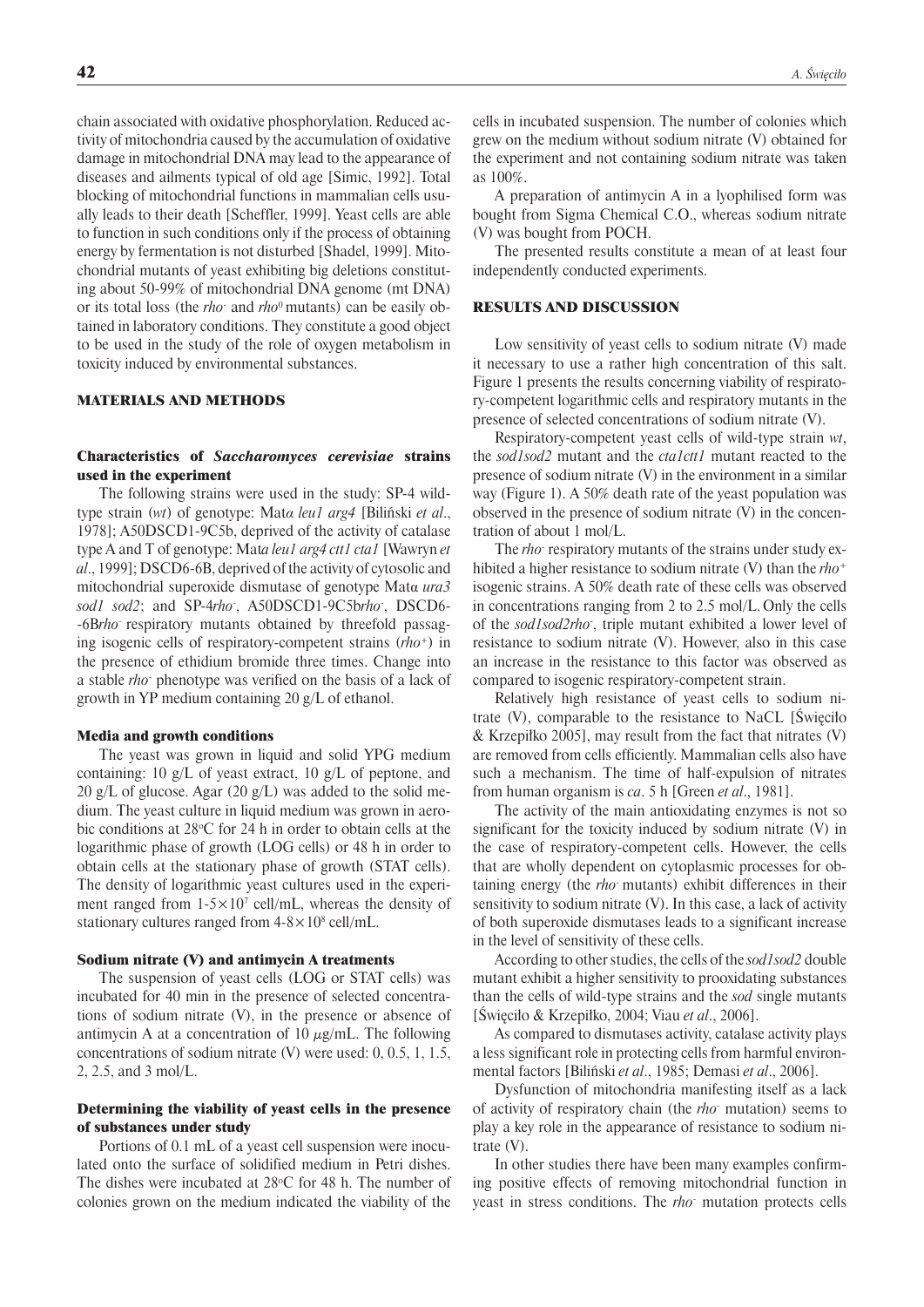from the toxic effects caused by the presence of 100% oxygen, salinity or Fe+2 salts [Wawryn *et al*., 1999; Wiśnicka *et al*., 1998; Święciło & Krzepiłko, 2005]. It has been suggested that in these conditions reactive oxygen species (ROS) act as agents in the mechanisms of toxicity. Consequently, eliminating mitochondria, which are the main source of ROS [Boveris, 1984; Rasmussen *et al*., 2003], both in physiological and in stress conditions may bring yeast cells notable benefits.

The results obtained (Figure 1) suggest that in the case of respiratory-competent cells the mechanism of toxicity of sodium nitrate (V) does not depend on ROS. Thus, it can be supposed that the effects of the *rho*- mutation in this case will not depend on the concentration of reactive oxygen species.

In order to verify this hypothesis a response of yeast cells to sodium nitrate (V) in the conditions of oxidative stress was examined. Oxidative stress was generated by the presence of  $10 \mu g/mL$  of antimycin A. This antibiotic reduces the electron transfer activity of the bc l cytochrome complex and induces the synthesis of superoxide anion-radical [Müller *et al*., 2002].

Yeast cells of wild-type strain (*wt*) taken at the logarithmic and stationary stage of growth incubated with antimycin A ex-



FIGURE 1. Viability of respiratory-competent logarithmic cells and respiratory mutants: Sp4*wt*, DSCD6-6B*sod1sod2*, A50DSCD1-9C5b*ctt1cta1*, SP4*rho*- , DSCD6-6B*sod1sod2rho*- , A50DSCD1-9C5b*ctt1cta1rho*- in the presence of sodium nitrate (V).

Legend: closed shapes – respiratory-competent strains (*rho*+), open shapes – respiratory mutants (*rho*- ), triangle – *wt*, square – the *sod1sod2*, circle – *cta1ctt1* mutant.

Error bars showing standard errors of the mean were eliminated for clarity.



FIGURE 2. Viability of respiratory-competent logarithmic cells of wildtype strain taken from logarithmic and stationary stage of growth in the presence of sodium nitrate (V) and antimycin A.

Legend: closed shapes – lack of antimycin A, open shapes – addition of 10  $\mu$ g/mL of antimycin A, square – *rho*<sup>-</sup> respiratory mutant, triangle – logarithmic cells of wild-type strain (SP4*wt*), circle – stationary cells of wild-type strain (SP4*wt*).

The survival curve of the *rho* respiratory mutant was presented for comparison only and that is why it is marked with a dotted line.

hibited a similar level of sensitivity to sodium nitrate (V) to the cells which have not been subjected to the activity of this antibiotic. Lack of effects of activity of antimycin A in both cases suggests that the level of induction of ROS in mitochondria does not play a significant role in sodium nitrate (V) toxicity. It should be stressed that yeast cells taken at the stationary phase of growth exhibit a higher resistance to sodium nitrate (V) than logarithmic cells; however their resistance is lower than that of the cells of the *rho*- respiratory mutant. Higher resistance of yeast cells at the stationary phase of growth was also observed after application of SnCl<sub>2</sub> [Viau *et al.*, 2006]. It should be added that they tolerated over thousand-fold higher doses of  $SnCl<sub>2</sub>$  than the cells of the same strain taken at the logarithmic phase of growth. The high resistance at the stationary phase of growth results from initiating two independent defensive mechanisms. The first one is initiated during the diauxic-shift, when the cells are adjusting to an oxygen way of obtaining energy and when mechanisms of a general response to environmental stress appear [Boy-Marcotte *et al*., 1998]. The second mechanism may be initiated by ROS inducible transcription activators [Maris *et al*., 2001]. A considerably lower level of resistance to sodium nitrate (V) as compared to the one induced by  $SnCl<sub>2</sub>$  observed in stationary cells most probably results from initiating only one of the defensive systems discussed above. Taking into account the results presented in this study (Figures 1 and 2), the participation of ROS in inducing defensive mechanisms generated by the presence of sodium nitrate (V) in the case of cells with oxygen metabolism should be excluded.

### **CONCLUSIONS**

1. Yeast cells deprived of catalase and dismutase activity and the cells of wild-type strain react to the presence of sodium nitrate (V) in a similar way, which suggests that these enzymes do not play any important role in the mechanisms of toxicity induced by sodium nitrate (V).

2. Deprivation of cells of the possibility of oxygen respiration (the *rho*- mutation) leads to an increase in the resistance to sodium nitrate (V), most probably through a mechanism independent of ROS.

3. Stationary yeast cells exhibit a higher resistance to sodium nitrate (V) as compared to logarithmic cells, most probably due to the activity of defensive mechanisms induced by stressogenic factors.

### **REFERENCES**

- 1. Ammerer G., Richter K., Hartter E., Ruis H., Synthesis of *Saccharomyces cerevisiae* catalase A *in vitro*. Eur. J. Biochem., 1981, 113, 327-331.
- 2. Bilinski T., Krawiec Z., Liczmanski A., Litwinska J., Is hydroxyl radical generated by the Fenton reaction *in vivo*? Biochem. Biophys. Res. Commun., 1985, 130, 533-539.
- 3. Bilinski T., Lukaszkiewicz J., Sledziewski A., Demonstration of anaerobic catalase synthesis in the cz1 mutant of *Saccharomyces cerevisiae*. Biochem. Biophys. Res. Commun., 1978, 83, 1225-1233.
- 4. Boveris A., Determination of the production of superoxide radicals and hydrogen peroxide in mitochondria. Methods Enzymol., 1984, 105, 429-435.